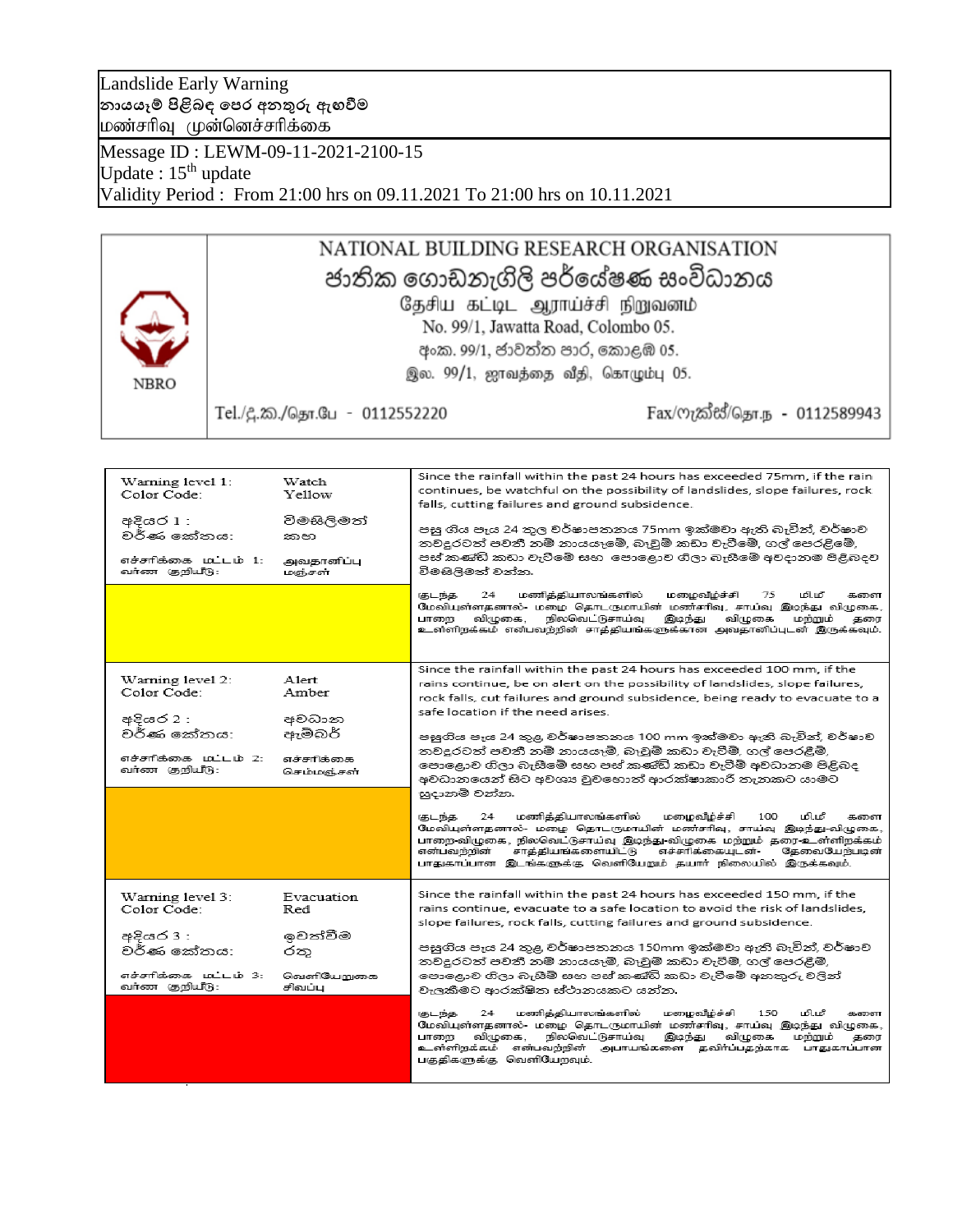| <b>Locations for Potential Risk</b><br>නායයෑමේ අවදානම පැවතිය හැකි පුදේශ<br>கனதியான அபாயமுள்ள<br>இடங்கள் |                                                                                                                                                            |                                                                                                                                                                   |                                               |
|---------------------------------------------------------------------------------------------------------|------------------------------------------------------------------------------------------------------------------------------------------------------------|-------------------------------------------------------------------------------------------------------------------------------------------------------------------|-----------------------------------------------|
| <b>District</b>                                                                                         | <b>Level 1 (Yellow)</b>                                                                                                                                    | <b>Level 2 (Amber)</b>                                                                                                                                            | <b>Level 3 (Red)</b>                          |
| Badulla                                                                                                 |                                                                                                                                                            | Passara and<br>Ella<br>Divisional Secretariat<br>Division(s) $(DSD)$ and<br>surrounding areas.                                                                    |                                               |
| Colombo                                                                                                 |                                                                                                                                                            | ↑ Seethawaka and<br>↑ Padukka<br>Divisional Secretariat<br>Division(s) (DSD) and<br>surrounding areas.                                                            |                                               |
| Galle                                                                                                   | Neluwa,<br>Akmeemana,<br>Nagoda,<br>Galle Four Gravets and<br>Yakkalamulla<br><b>Divisional Secretariat</b><br>Division(s) (DSD) and<br>surrounding areas. | Baddegama and<br>Elpitiya<br><b>Divisional Secretariat</b><br>Division(s) $(DSD)$ and<br>surrounding areas.                                                       |                                               |
| Gampaha                                                                                                 | * Mirigama,<br>* Attanagalla and<br>* Dompe<br>Divisional Secretariat<br>Division(s) $(DSD)$ and<br>surrounding areas.                                     |                                                                                                                                                                   |                                               |
| Kalutara                                                                                                | Horana,<br>Walallawita and<br>Ingiriya<br>Divisional Secretariat<br>Division(s) (DSD) and<br>surrounding areas.                                            | Agalawatta,<br>Mathugama,<br>Bulathsinhala,<br>↑ Dodangoda and<br>Palindanuwara<br><b>Divisional Secretariat</b><br>Division(s) $(DSD)$ and<br>surrounding areas. |                                               |
| Kandy                                                                                                   |                                                                                                                                                            | * Pathadumbara,<br>* Minipe,<br>* Medadumbara,                                                                                                                    | ↑↑ Harispattuwa,<br>↑↑ Doluwa,<br>Yatinuwara, |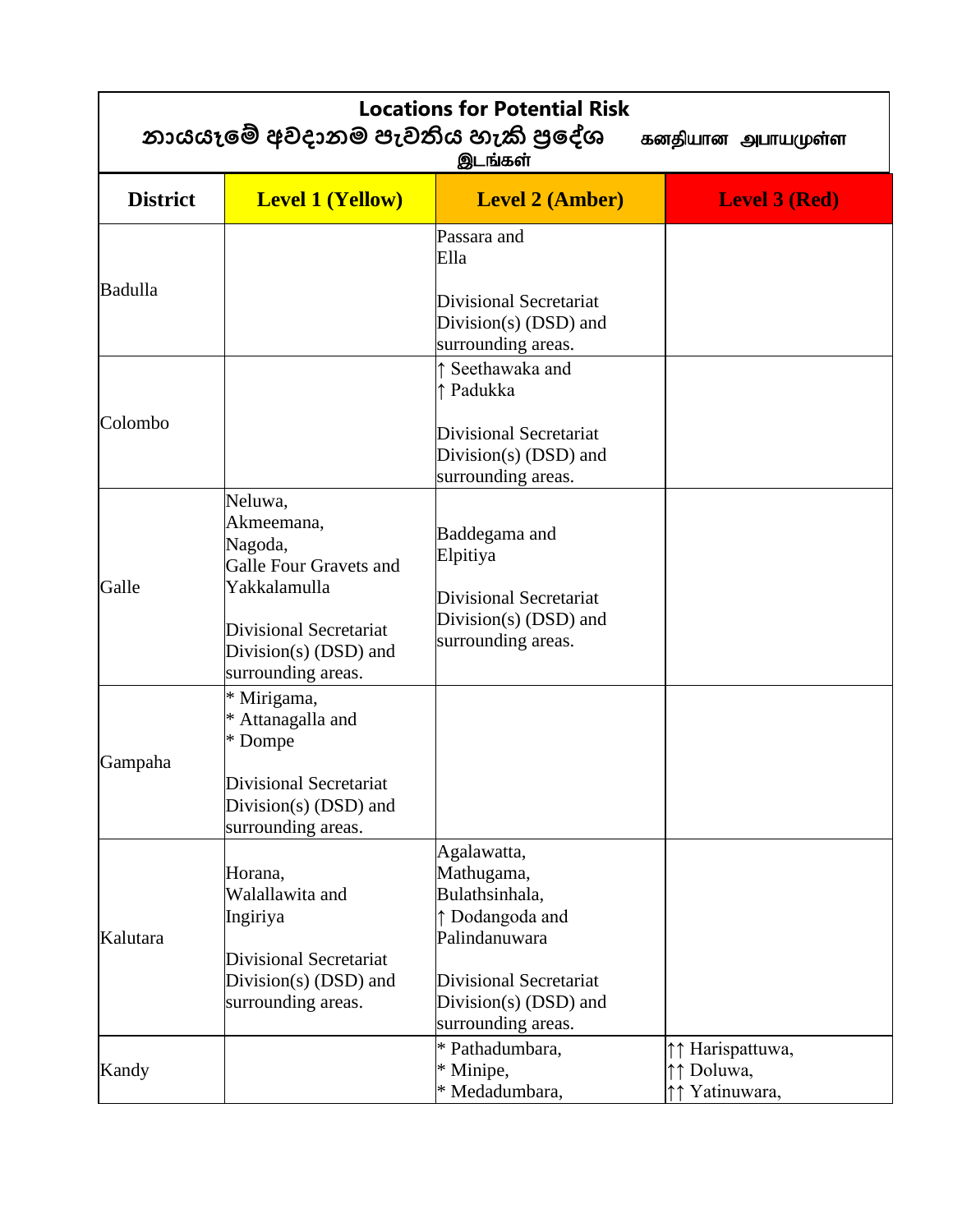|              |                        | * Poojapitiya,                | ↑↑ Udapalatha,                |
|--------------|------------------------|-------------------------------|-------------------------------|
|              |                        | * Ududumbara,                 | ↑↑ Pasbage Korale,            |
|              |                        | * Delthota,                   | ↑↑ Gangawata Korale,          |
|              |                        | * Hatharaliyadda,             | ↑↑ Udunuwara and              |
|              |                        | * Akurana,                    | ↑ Ganga Ihala Korale          |
|              |                        | * Panvila and                 |                               |
|              |                        | * Kundasale                   | <b>Divisional Secretariat</b> |
|              |                        |                               | Division(s) (DSD) and         |
|              |                        | <b>Divisional Secretariat</b> | surrounding areas.            |
|              |                        | Division(s) $(DSD)$ and       |                               |
|              |                        | surrounding areas.            |                               |
|              |                        |                               | ↑↑ Yatiyanthota,              |
|              |                        |                               | ↑↑ Ruwanwella,                |
|              |                        |                               | ↑ Rambukkana,                 |
|              |                        |                               | ↑ Aranayaka,                  |
|              |                        |                               | ↑ Kegalle,                    |
|              |                        |                               | ↑ Mawanella,                  |
|              |                        |                               | ↑ Bulathkohupitiya,           |
|              |                        |                               | ↑↑ Warakapola,                |
| Kegalle      |                        |                               |                               |
|              |                        |                               | ↑ Dehiowita,                  |
|              |                        |                               | ↑↑ Galigamuwa and             |
|              |                        |                               | ↑↑ Deraniyagala               |
|              |                        |                               | <b>Divisional Secretariat</b> |
|              |                        |                               | Division(s) $(DSD)$ and       |
|              |                        |                               | surrounding areas.            |
|              |                        |                               | ↑↑ Mallawapitiya,             |
|              |                        |                               |                               |
|              |                        |                               | ↑↑ Alawwa,                    |
|              |                        |                               | ↑↑ Mawathagama,               |
|              |                        |                               | ↑↑ Polgahawela,               |
| Kurunegala   |                        |                               | ↑↑ Rideegama and              |
|              |                        |                               | ↑ Narammala                   |
|              |                        |                               | <b>Divisional Secretariat</b> |
|              |                        |                               | Division(s) $(DSD)$ and       |
|              |                        |                               | surrounding areas.            |
|              | * Pallepola,           |                               |                               |
|              | * Matale and           | ↑ Ukuwela and                 |                               |
|              | * Yatawatta            | ↑ Rattota                     |                               |
| Matale       |                        | <b>Divisional Secretariat</b> |                               |
|              | Divisional Secretariat |                               |                               |
|              | Division(s) (DSD) and  | Division(s) $(DSD)$ and       |                               |
|              | surrounding areas.     | surrounding areas.            |                               |
|              | Kotmale,               |                               |                               |
|              | Walapane,              |                               |                               |
| Nuwara Eliya | Hanguranketha and      |                               |                               |
|              | Ambagamuwa             |                               |                               |
|              |                        |                               |                               |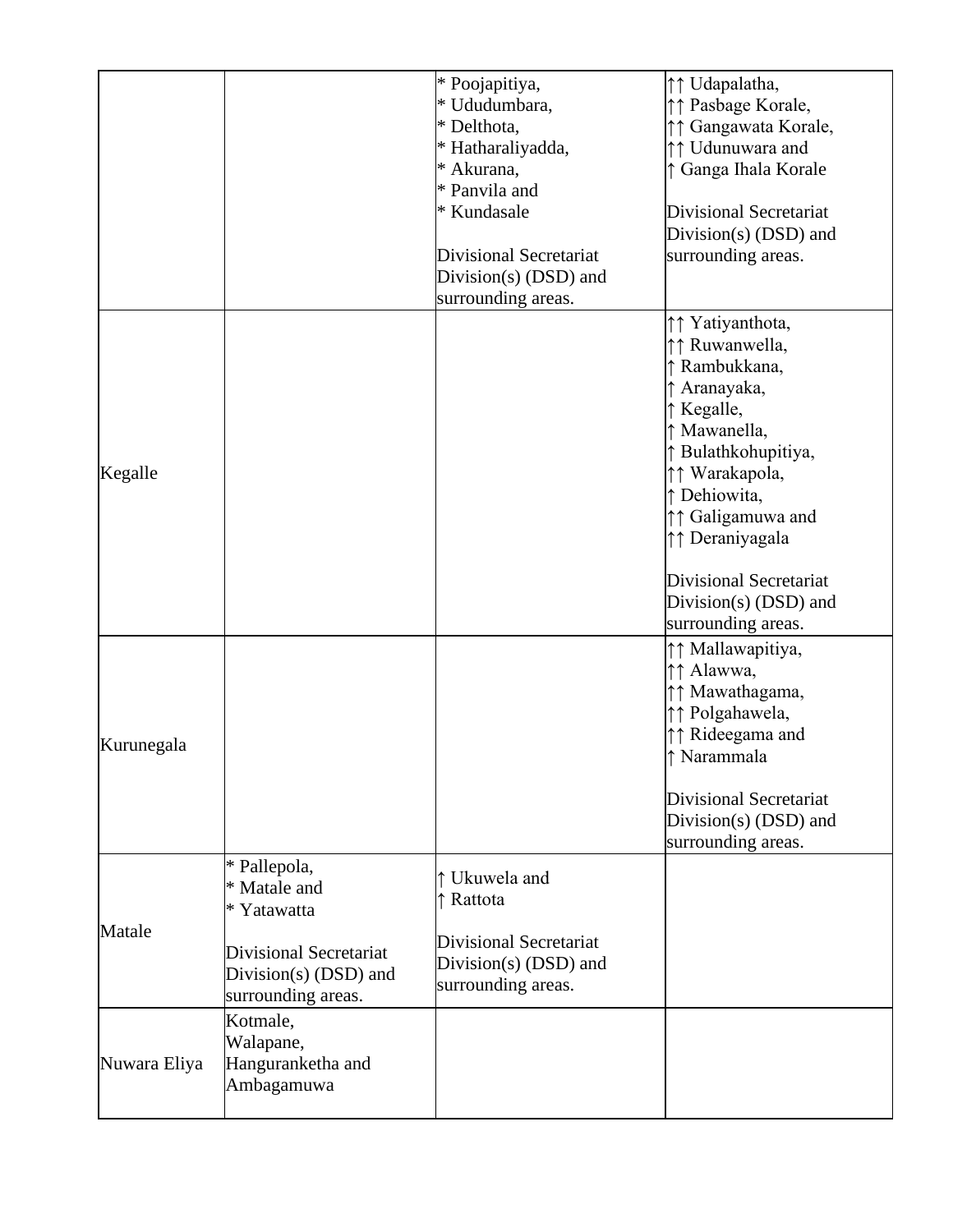|           | Divisional Secretariat<br>Division(s) $(DSD)$ and<br>surrounding areas. |                                                                         |  |
|-----------|-------------------------------------------------------------------------|-------------------------------------------------------------------------|--|
| Ratnapura | Elapatha,<br>Kiriella,<br>Nivithigala and<br>Kuruwita                   | Eheliyagoda,<br>Ayagama,<br>Ratnapura and<br>Kalawana                   |  |
|           | Divisional Secretariat<br>Division(s) $(DSD)$ and<br>surrounding areas. | Divisional Secretariat<br>Division(s) $(DSD)$ and<br>surrounding areas. |  |

**Note:** ↑shifted one level up, ↑↑shifted two levels up, ↓shifted one level down, ↓↓shifted two levels down. \*Newly added with the last update

Special Note: These warning levels are issued based on the cumulative rainfall received to respective areas and given weather forecast by meteorological department of Sri Lanka

### **Areas and places which need special attention**

All mountainous areas, manmade cut slopes and roads within the relevant DS divisions

|අදාල පුාදේශීය ලේකම් කොට්ඨාශ තුල පිහිටි කදුකර බෑවුම් හා ඒ ආශිුත පුදේශ තුල පිහිටි නිර්මිත

பிரதேச செயலக பிரிவினுள்ளான சகல மலைப்பாங்கான பகுதிகள் மற்றும் வெட்டப்பட்ட நிலச் சாய்வுகள்

**Specially:** All the landslide susceptible areas previously identified by NBRO.

<mark>විශේෂ:</mark> ජාතික ගොඩනැගිලි පර්යේෂණ සංවිධානය විසින් නායයෑමේ අවදානමක් ඇති

# ලෙස පුර්වයෙන් හදුනාගෙන ඇති පුදේශ

வி**சேடமாக:** மேசுழுவினால் முன்னா் அடையாளப்படுத்தப்பட்ட மண்சாிவுக்கான ஏதநிலையுள்ள சகல பிரதேசங்கள்.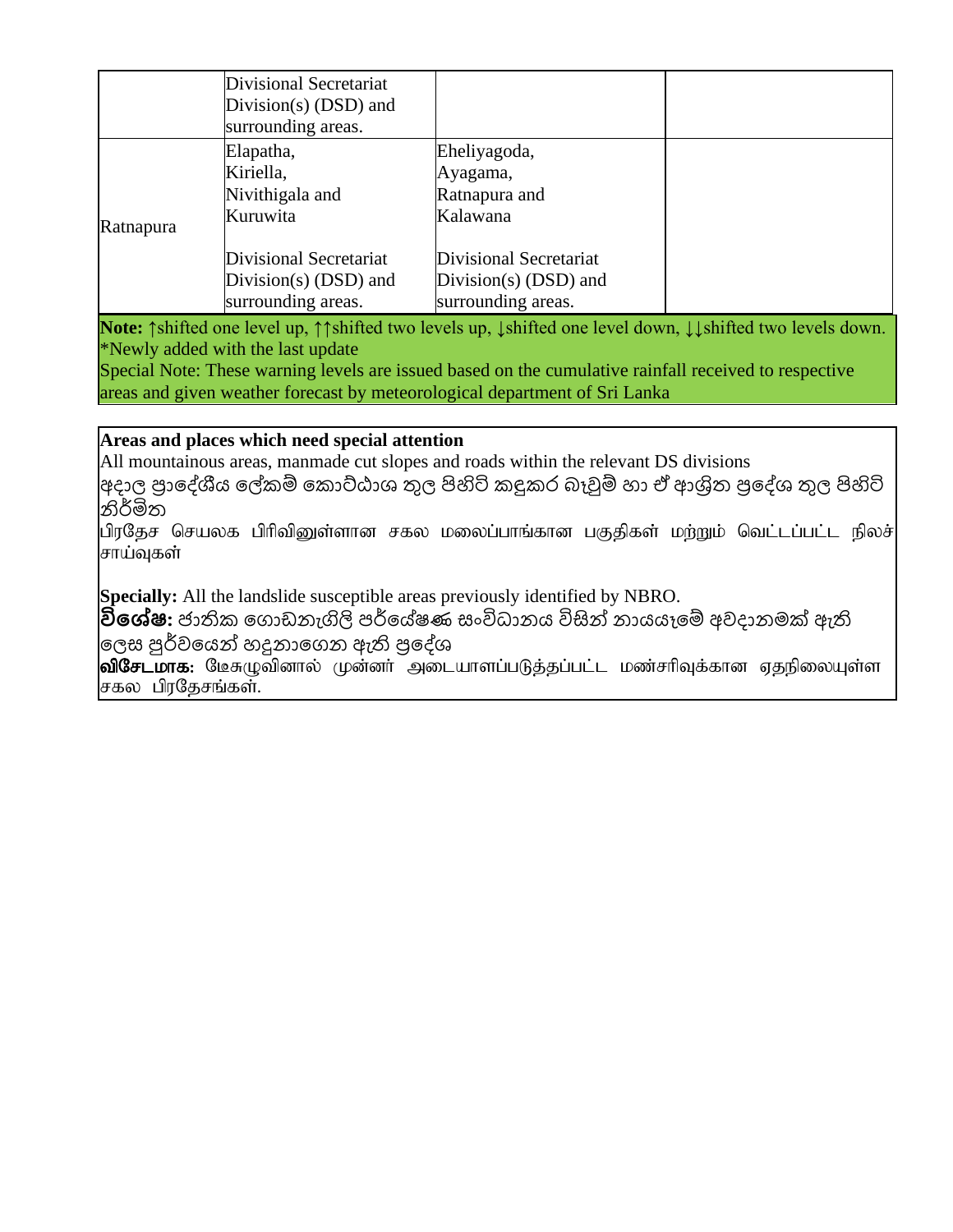විශේෂ සටහන: කරුණාකර මෙම නායයෑම් පිළිබද පූර්ව අනතුරු හැඟවීම් කාලසීමාව තුළ පහත කරුණු වෙත ඔබේ අවධානය යොමු කරන්න.

- 1. පහත දැක්වෙන නායයෑම් පූර්ව ලක්ෂණ පිළිබද සැලකිලිමත් වන්න.
	- $\blacktriangleright$  පොළවේ ඇති වන ඉරි තැලීම්, ගැඹුරට හෑරුණු පැළුම් හා පොළවේ ගිලා බැසීම්
	- ≻ු කුමයෙන් ඇලවී යන ගස්, විදුලි කළයි, වැටවල් හා දුරකථන කුළුණු ආදිය
	- ⊁ු ගොඩනැගිලිවල ගෙබිම හා බිත්තිමත ඇතිවන පිපුරුම් හා ඒවායේ කුමික වර්ධනය වීම්
	- ≻ එක්වර ජල උල්පත් ඇතිවීම හෝ පෙර පැවති ජල උල්පත්බොරවීම. අවහිරවීම හෝ තැතිවීම
- 2. එවන් නායයාමක පූර්ව ලක්ෂණ දක්නට ලැබෙන පුදේශ වලින් හැකි ඉක්මනින් ඉවත් වන්න.
- 3. ඊට අමතරව අනතුරට භාජනය වියහැකි යැයි අනුමාන කරන පුදේශ වල ජිවත් වන පුද්ගලයින් වැඩි වශයෙන් පරික්ෂාකාරී වියයුතු අතර දැඩි වර්ෂා තත්වය තවදුරටත් පැවතුනහොත් සුරක්ෂිත ස්ථානයක් කරා ක්ෂණිකව ඉවත්ව යාමට සදානම්ව සිටිය යුතුය.
- සැ.යූ: ජාතික ගොඩනැගිලි පර්යේෂණ සංවිධානයෙන් සහ ආපදා කළමනාකරණ මධාපේථානයෙන් ලැබෙන වැඩිදුර උපදෙස් අනුගමනය කරන්න.

Special Note: During this Landslide Early Warning period, please pay attention to the following:

- 1. Pay your attention to the following pre landslide signs,
	- $\triangleright$  Development of cracks on the ground, deepened cracks and ground subsidence
	- > Slanting of trees, electrical posts, fences and telephone posts
	- $\triangleright$  Cracks in the floors and walls of buildings which are built at slopes
	- > Sudden appearance of springs, emerging muddy water, blockage or disappearance of existing springs
- 2. People should move immediately away from the areas where they noticed the above pre-landslide signs.
- 3. Furthermore, people living in landslide susceptible areas should be extra vigilant and should be ready to move quickly to safe places if heavy rain continues.
- Note: Communities are advised to follow the instructions given by National Building Research Organization and Disaster Management Center.

வி&சட குறிப்பு: மண்சரிவு முன்னெச்சரிக்கை காலப்பகுதியில் பின்வருவனவற்றில் கவனம் எடுக்கவும்

- 1. பின்வரும் மண்சரிவு முன் அறிதறிகளையிட்டு கவனத்தை செலுத்தவும்.
	- ≫ நிலத்தில் வெடிப்பு உருவாகுதல், ஆழமாகும் வெடிப்புகள் மற்றும் தரை உள்ளிறக்கங்கள்.
	- ≫ மரங்கள்,மின் கம்பங்கள், வேலிகள், மற்றும் தொலைபேசிக் கம்பங்கள் சாய்வடைதல்.
	- ≽ சாய்வுகளில் அமைந்துள்ள கட்டிடங்களின் தரைமற்றும் சுவர்களில் வெடிப்புகள் உருவாகுதல்.
	- ≽ நிலத்திலிருந்து திடிரென நீரூற்றுகள், சேற்று நிா தோன்றுதல் மற்றும் தற்போதுள்ள நீரூற்றுகள் தடைப்படுதல் அல்லது இல்லாது போகுதல்.
- 2. மண்சரிவுக்கு முன்னரான அறிகுறிகளை கொண்ட இடங்களிலிருந்து உடனடியாக மக்கள் அப்பால் நகர வேண்டும்.
- 3. மேலும், பாதிப்பு ஏதுநிலையுள்ள பகுதிகளில் வாழும் மக்கள் மேலதிக விழிப்புடன் இருக்கவேணிடும் என்பதுடன் கடும் மழை தொருமாயின் விரைவாக பாதுகாப்பான இடங்களுக்கு நகர ஆயத்தமாகவும் இருக்கவேண்டும்.

**குறிப்பு**: தயவுசெய்து தேசிய கட்டிட ஆராய்ச்சி நிறுவனம் மற்றும் அனர்த்த முகாமைத்துவ நிலையம் என்பவற்றின் அறிவுறுத்தல்களை பின்பற்றவும்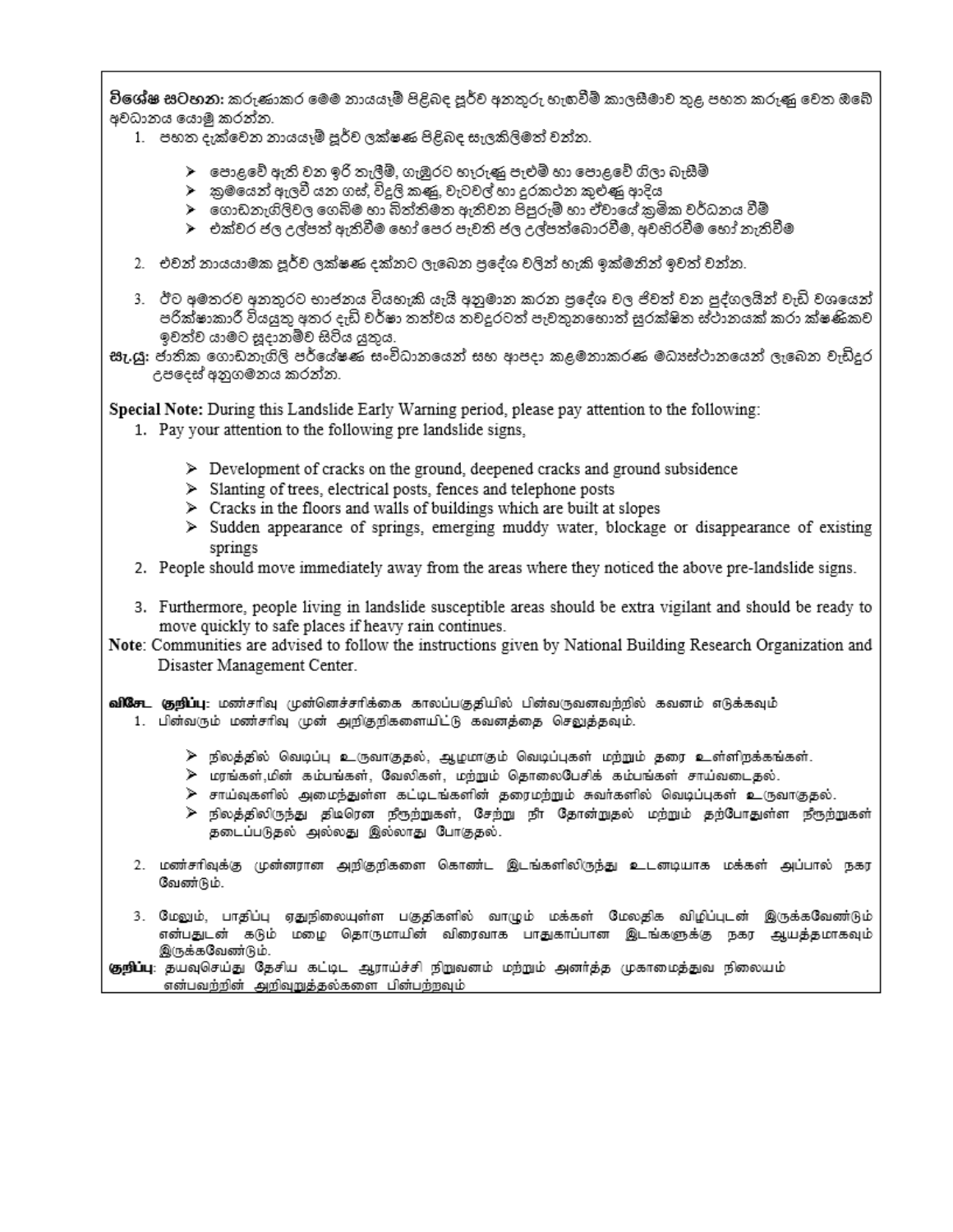# Previous Message ID : LEWM-09-11-2021-1600-14

| Issued by:                    | Approved by:                                                                                    |                                               |
|-------------------------------|-------------------------------------------------------------------------------------------------|-----------------------------------------------|
|                               |                                                                                                 | 09-11-2021, 21:00 hrs<br>Date and time issued |
| Duty Officer                  | Director - LRRMD                                                                                |                                               |
|                               | Landslide Research and Risk Management Division                                                 |                                               |
|                               | National Building Research Organisation                                                         |                                               |
| by Department of Meteorology. | $*$ This warning message is based on recorded cumulative rainfalls and weather forecasts issued |                                               |